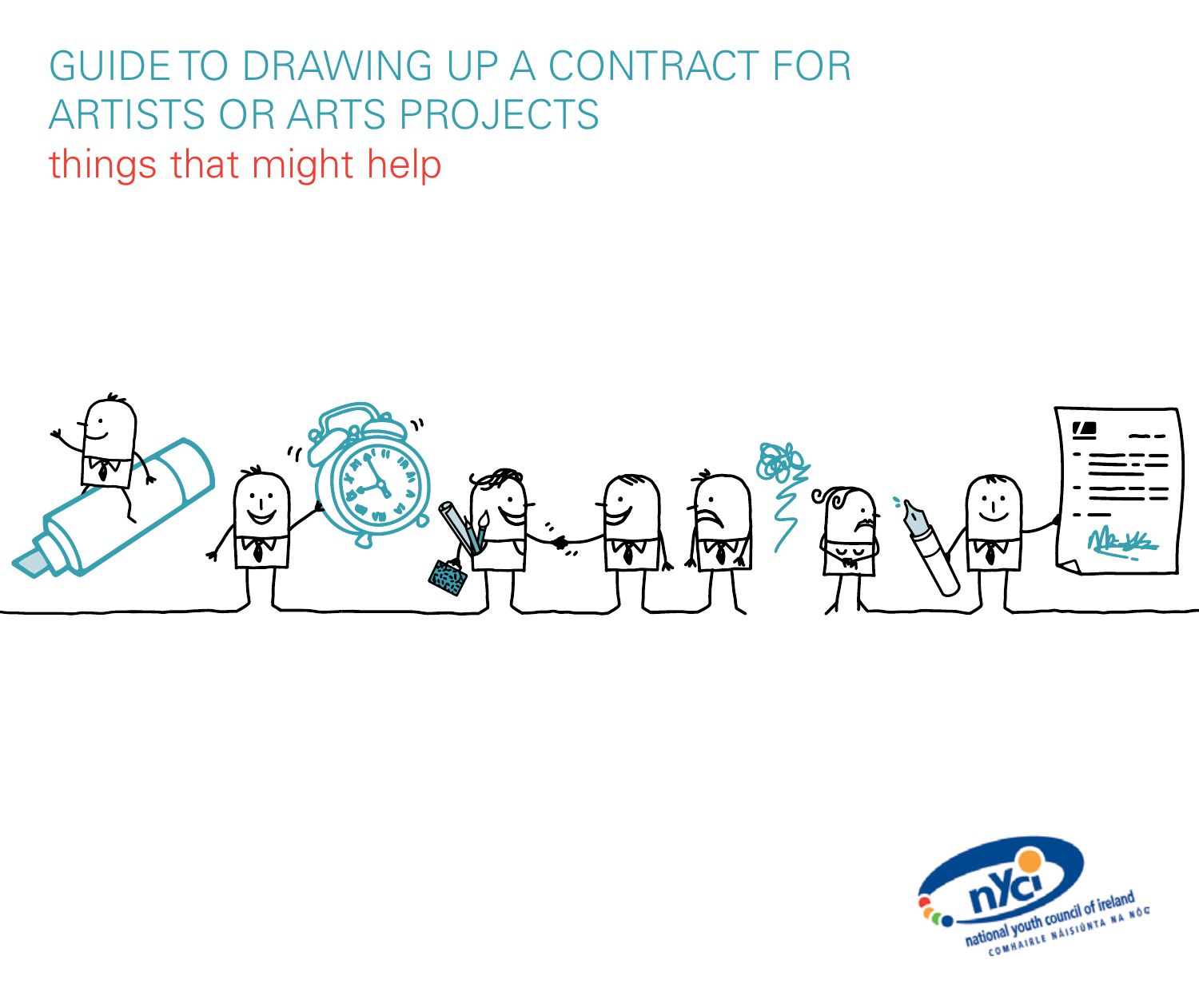# Parties to the Contract:

Contract between THE HOST ORGANISATION and AN ARTIST/PRACTITIONER, dated XXXXX

## Services:

HOST ORGANISATION engages AN ARTIST as ARTIST on HOST Organisation's summer art programme

## For the period: summer 2011

## Incorporating:

- leading 10 drama workshops for 15-17 year olds, Wednesday evenings, 7-9pm Wed 1st, 8th,15th,22nd, 29th June; Wed 6th, 13th, 20th, 27th July and Wed 3rd August 2011.
- It is envisaged that Wed 3<sup>rd</sup> August will be a 'sharing' or celebration evening for family members and the group and will not be a regular workshop session.
- Design and planning of workshops with Host's Senior Youth WorkerXXXXX.
- Set up and tidy up sessions each evening
- Participation in evaluation exercises after the project

AN shall keep the HOST informed on the progress of the work being performed under this agreement and undertakes to keep records, session outlines and evaluations and to share these with HOST after each session

The services and duties set out above are together referred to as the "services".

HOST will communicate via telephone and email in the interim periods and endeavour to keep the time required from AN between sessions to a minimum. HOST appreciate AN's availablity on reasonable notice to provide such assistance or information as the HOST may require.

HOST will seek input from AN on group decisions, session design and artistic direction of the project. Where possible decisions will be by consensus but where a strategic line is necessary by HOST, this decision of the HOST will be carried.

The project will be designed in consultation with XXX Senior Youth Worker and be designed to reflect the needs, competencies and resources of the target group as specified by HOST

A representative from the HOST Team will be present at all times during the sessions to support facilitation, delivery, co-ordination, child protection and operations.



All projects are unique. It is worth spending the time to think about what might happen, what might go wrong, and what needs to be clear to everyone in the project. Your contract will be unique to your project. However, many of the standard issues which must be considered are included in this template for a fictitious drama project. You should consider the questions as they apply to your particular project and using the wording to help, rather than cutting and pasting verbatim. You can incorporate the terms you develop into your organisation's own existing template.

Who you're hiring or contracting name and address to go here.

The organisation's name and address to go here.

The period covered by the contract  $-$  you should consider the project from start to finish – not just the contact hours with the young people. Planning time, meeting time and evaluation time need to be built in.

This is where you outline exactly what you are hiring the person to do and exactly what you expect.

Who is involved in decision making and how will decision making work, how might you deal with potential conflict?

What arrangement will you come to about your collaboration on the project- who gets a say?

What other supports will be offered.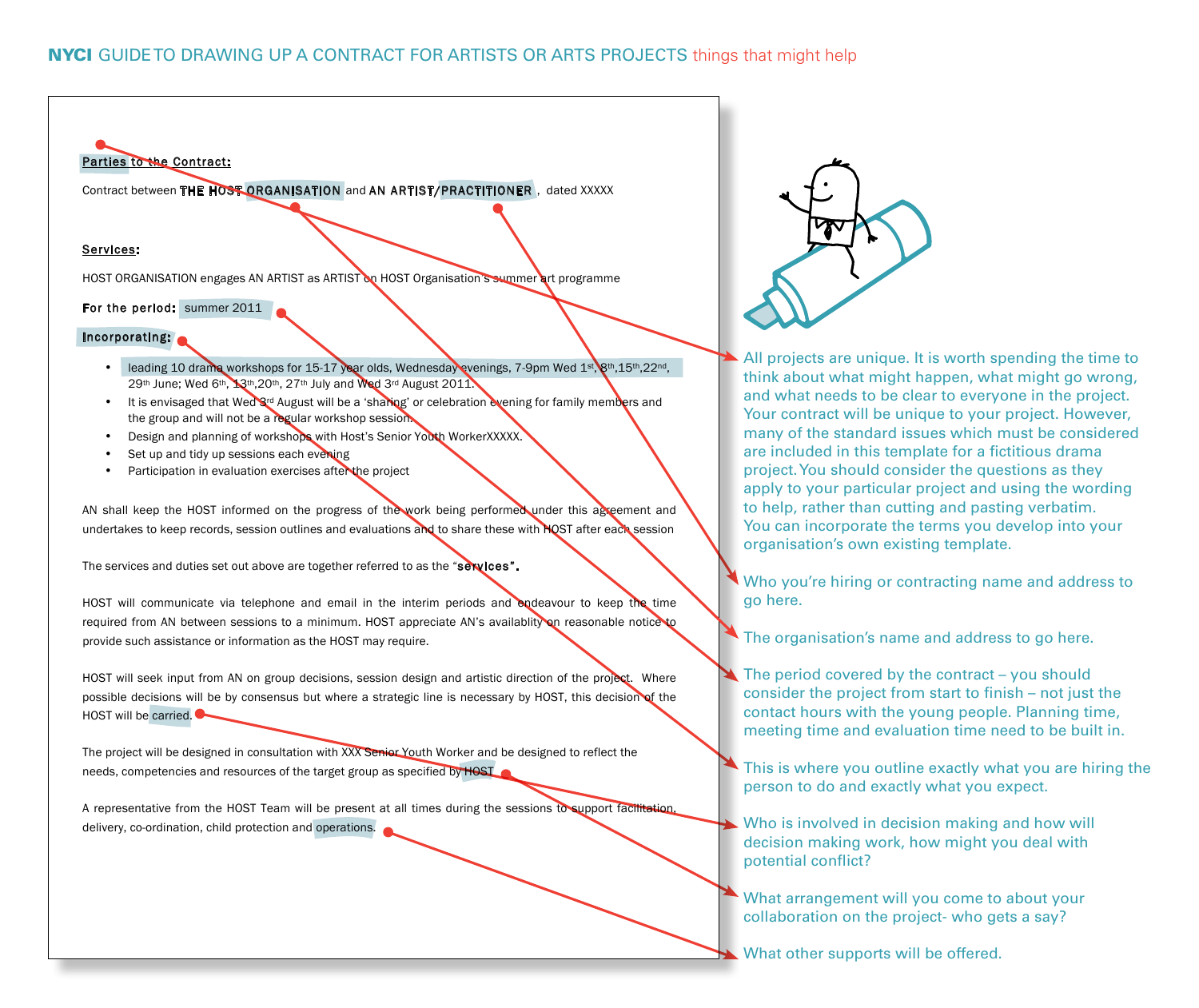## **NYCI** GUIDE TO DRAWING UP A CONTRACT FOR ARTISTS OR ARTS PROJECTS things that might help

#### Remuneration:

Remuneration will be payable at the following rates:

- facilitation: XXXper hour for 3 hrs contact time (inc half hour set up, 2 hrs contact time and  $\frac{1}{2}$  hr tidy up)
- Planning, design, meetings and evaluation : XXX per hour (to a maximum of 5 hours)

Expected expenses should be communicated to XXX Senior Youth Worker no later than 2 weeks' before the expense is required for agreement.

Remuneration shall be 1/2 of fee on signing of contract and 1/2 at completion of project.

AN shall submit invoices to the HOST, setting the hours worked in respect of contact deliver time, meeting and assignment marking for the HOST during the preceding period. The HOST will pay such invoices in accordance with its usual payment terms (28 days)

For the avoidance of doubt the fees are inclusive of any value added tax payable (if applicable).

HOST is entitled to deduct from any sums payable to AN any sums that she may owe the HOST.

#### Tax:

HOST takes no responsibility for the tax affairs or insurance arrangements of freelance consultants and AN Artist undertakes to make provision for her own taxes and public liability insurance.

#### Confidentiality:

It is possible that in the course of your work for HOST you may become aware of sensitive or internal information. It is a condition of your engagement that any such information remains confidential.

It is also possible that in the course of your work you may become aware of sensitive or personal information about some of the participants which should also remain (except in the case of legal or reporting requirements) confidential to the HOST team.

The restriction above does not apply to:

any use or disclosure authorised by the HOST or as required by law; or

any information which is already in, or comes into, the public domain otherwise than through your unauthorised disclosure.



What is the rate of pay and what exactly does it cover  $-\frac{1}{2}$ is it an hourly rate or is it a flat fee?

Are planning, meeting and check in times built into the project?

Are expenses covered (like travel etc) or do you presume they are covered in the fee?

When and how will the fees be paid.

What is the arrangement about tax and insurance. THIS NEEDS TO BE CLEAR IN ANY PROJECT

What arrangements are you coming to about confidentiality during the project- information about the organisation, about young people involved etc.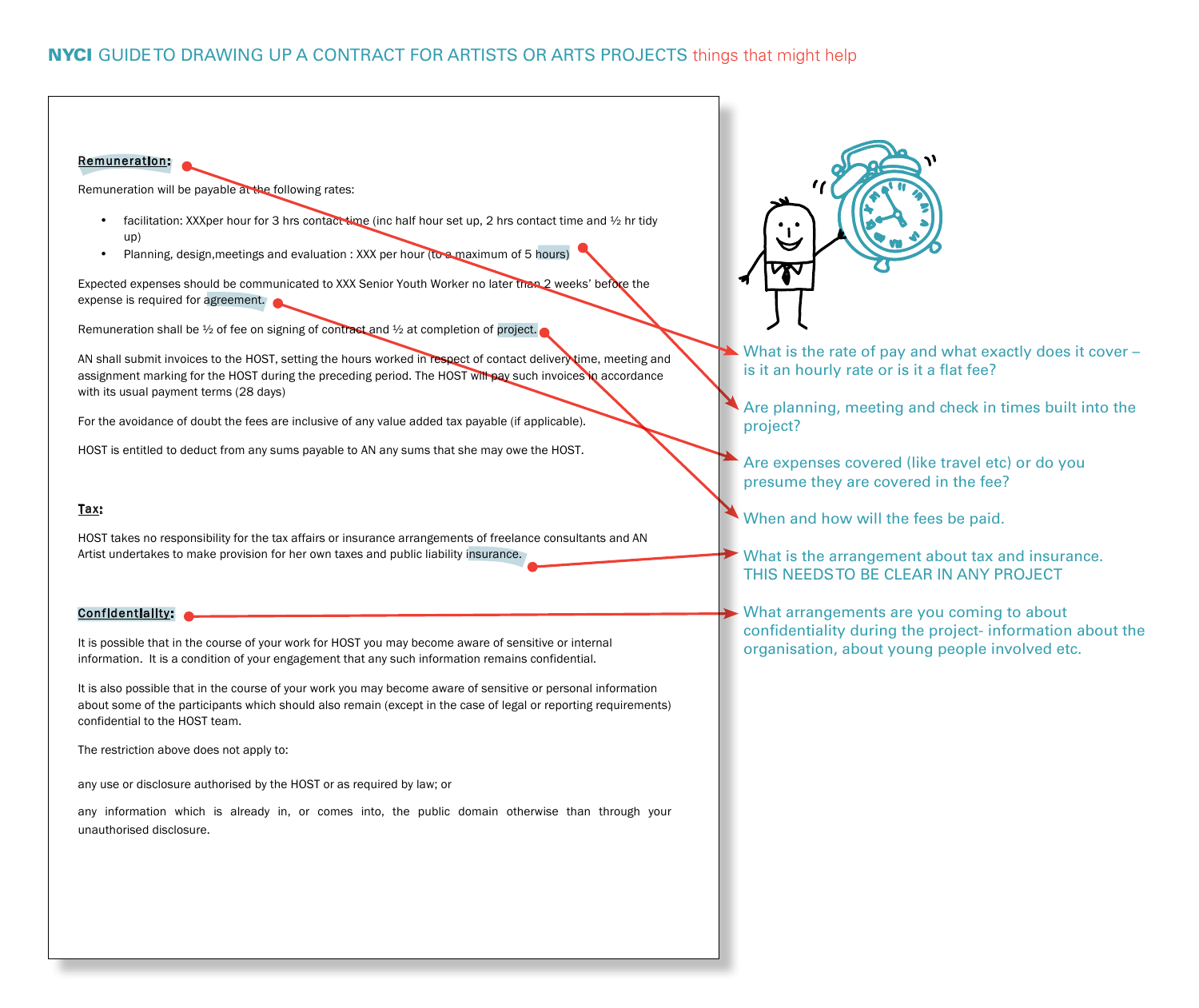## Cancellation by practitioner:

If you are unable to complete this engagement, any remaining fee will be forfeit.

#### Cancellation by HOST:

HOST reserves the right to cancel this engagement in unforeseen circumstances. The following scale will apply:

2 weeks before engagement: 100% of fee will apply

2-4 weeks before engagement: 75% of fee will apply

4-6 weeks before engagement: 50% of fee will apply

More than 6 weeks notice of cancellation: no fee will apply

#### Documentation/Record keeping:

Workshop/ session outlines should be sent to XXX Senior Youth Worker , no later than 1 week before the intended workshop/session.

Records, assignments and participant marks will be kept as per the outlines in the staff handbook.

HOST reserves the right to take photos and other documentation for documentation, archive, and future promotion purposes.

#### Copyright:

Materials previously developed by you in your freelance or other professional capacity and used on the project remain your property.

Materials developed with HOST, or furnished to you by HOST, for the purposes of the project remain the property of HOST.

Materials previously developed for the project by HOST, module outlines, curriculum outline, assignments remain the property of HOST.

Material which is the property of HOST may not be used on other projects without HOST's prior permission.

AN Artist may not publicly represent HOST or the project at official engagements (such as delivering at conferences, seminars etc) without HOST's prior permission.

All documents, manuals, hardware and software provided for your use by the HOST, and any data or documents (including copies) produced, maintained or stored on the HOST's computer systems or other electronic equipment (including mobile phones if provided by the HOST), remain the property of the HOST.

HOST acknowledge that you will be credited as project practitioner in relevant promotional and descriptive material relating to the project.



What happens if the project is cancelled?

What would you like to do about record keeping and documentation? How would you like the project documented and who will own the documentation?

What arrangements will you come to about copyright of work created and of workshops, ideas and sessions?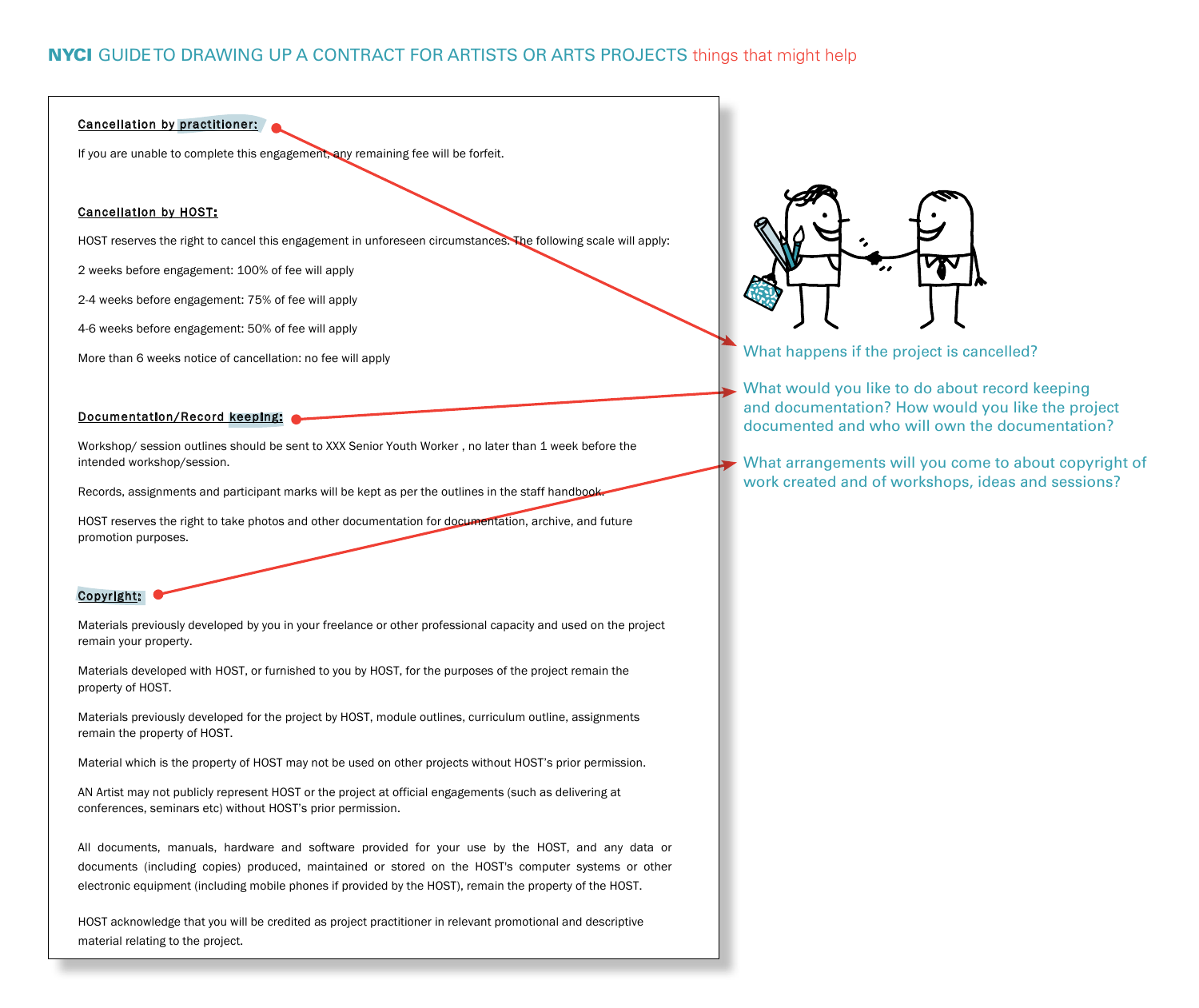## Conflicts:

Conflicts of interest should be declared to HOST.

## Child Protection:

You will be required to complete garda vetting forms for HOST to process. Your contract will be subject to your successful garda vetting in addition to satisfactory references.

Included with this contract is the HOST organisation's Child Protection Policy and Reporting Procedures. Adherence to these is a condition of your contract. XXX Senior Youth Worker will be responsible for answering any questions you might have, indicating for you the designated person for HOST and outlining any additional procedures necessary.

#### Other information:

You will be supported in your engagement by the HOST Arts Team. Your responsibilities are as outlined above. XXX Senior Youth Worker's responsibilities will include:

- 1. Liaising with the artist to make sure the artist is familiar with the dynamic and make up of the group, previous experience in similar projects, any sensitive or relevant information which the artist needs to be aware of.
- 2. Liaising with the artist on ongoing basis for duration of project, feeding into project planning
- 3. Making sure the space is booked and ready for sessions
- 4. Ongoing responsibility for the welfare of the young people (including any support outside sessions, following up non-attendance or issues emerging in sessions, child protection requirements etc)
- 5. Liaising with HOST Organisation and informing them of project progress
- 6. Organisation of celebration evening
- 7. Arranging consent for project participation and documentation

Equipment, materials, technical and other requirements should be communicated to HOST no later than 1 week before the workshop date.

Once dates have been agreed with consultant, venue, participants etc, it may not be possible to rearrange dates and HOST reserves the right to engage an alternative consultant should you need to cancel.

Any HOST property in your possession and any original or copy documents obtained by you in the course of providing the Services shall be returned to of the HOST Senior Youth Worker, at any time on request and in any event prior to the termination of this Agreement. You also undertake to irretrievably delete any information relating to the business of the HOST stored on any magnetic or optical disk or memory and all matter derived from such sources which is in your possession or under your control outside the premises of the HOST.



What will you do about conflicts of interest - if any.

This section should include the standard terms and conditions and wording of Child Protection requirements in your organisation. The artist should be subject to exactly the same requirements and this should be outlined explicitly.

Who will take responsibility for supporting and working with the artist to make sure the information and any requirements are clear.

Who is the designated youth work contact and support on this project who will support the artist. You should outline clearly what the artist's responsibilities are and what the youth worker's responsibilities are.

What arrangment will you come to about equipment, props or materials required for the project. It's better for everyone to know in advance before money is spent!

What do you want to be able to do if the artist needs to cancel?

What arrangement do you want to come to about equipment (cameras etc) lent to the artist for the project, and also what do you want to do about information regarding participants and the organisation in the artist's possession?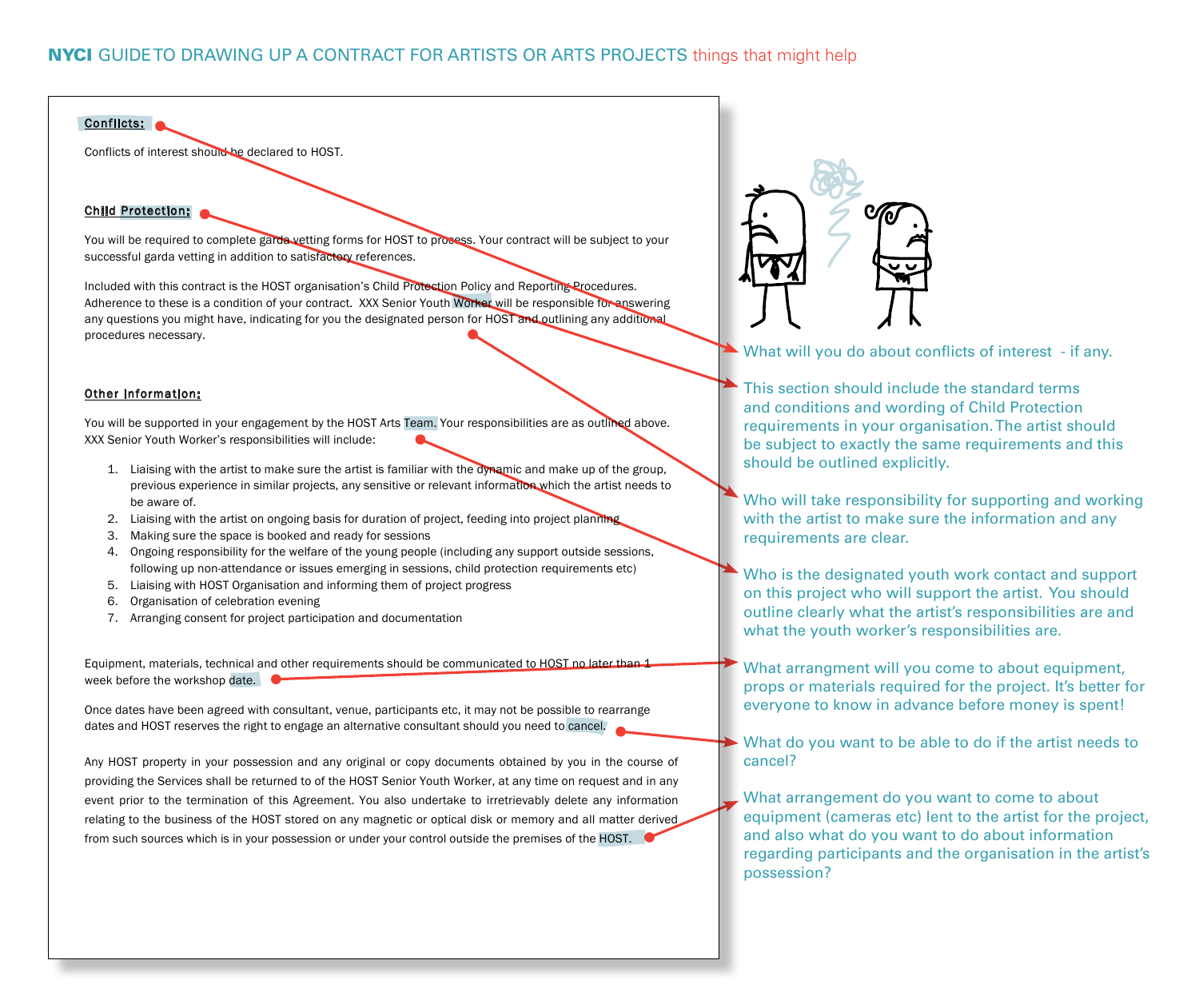# NYCI GUIDE TO DRAWING UP A CONTRACT FOR ARTISTS OR ARTS PROJECTS things that might help

## **STATUS**

You will be an independent contractor and nothing in this Agreement shall render you an employee, worker, agent or partner of the HOST and you shall not hold yourself out as such.

You shall be fully responsible for and indemnify the HOST against any liability, assessment or claim for taxation whatsoever arising from or made in connection with the performance of the Services, where such recovery is not prohibited by law;

Any employment-related claim or any claim based on worker status (including reasonable costs and expenses) brought by you or any substitute against the HOST arising out of or in connection with the provision of the Services.

Signed Signed

AN Artist XXX Director/CEO

HOST Youth Work Organisation

What arrangment do you want to come to regarding the status of the artist in the organisation?

What arrangment do you want to come to regarding liabilities incurred by the artist?

Make sure to also include any standard terms and conditions of your own organisation (these will vary from group to group) and also any special considerations of this project.

The finished contract should give your organisation a good, clear foundation for the project. However, no contract or project brief will ever replace the need for regular, clear communication and dialogue for the duration of the project.

**Best of luck with your project!**